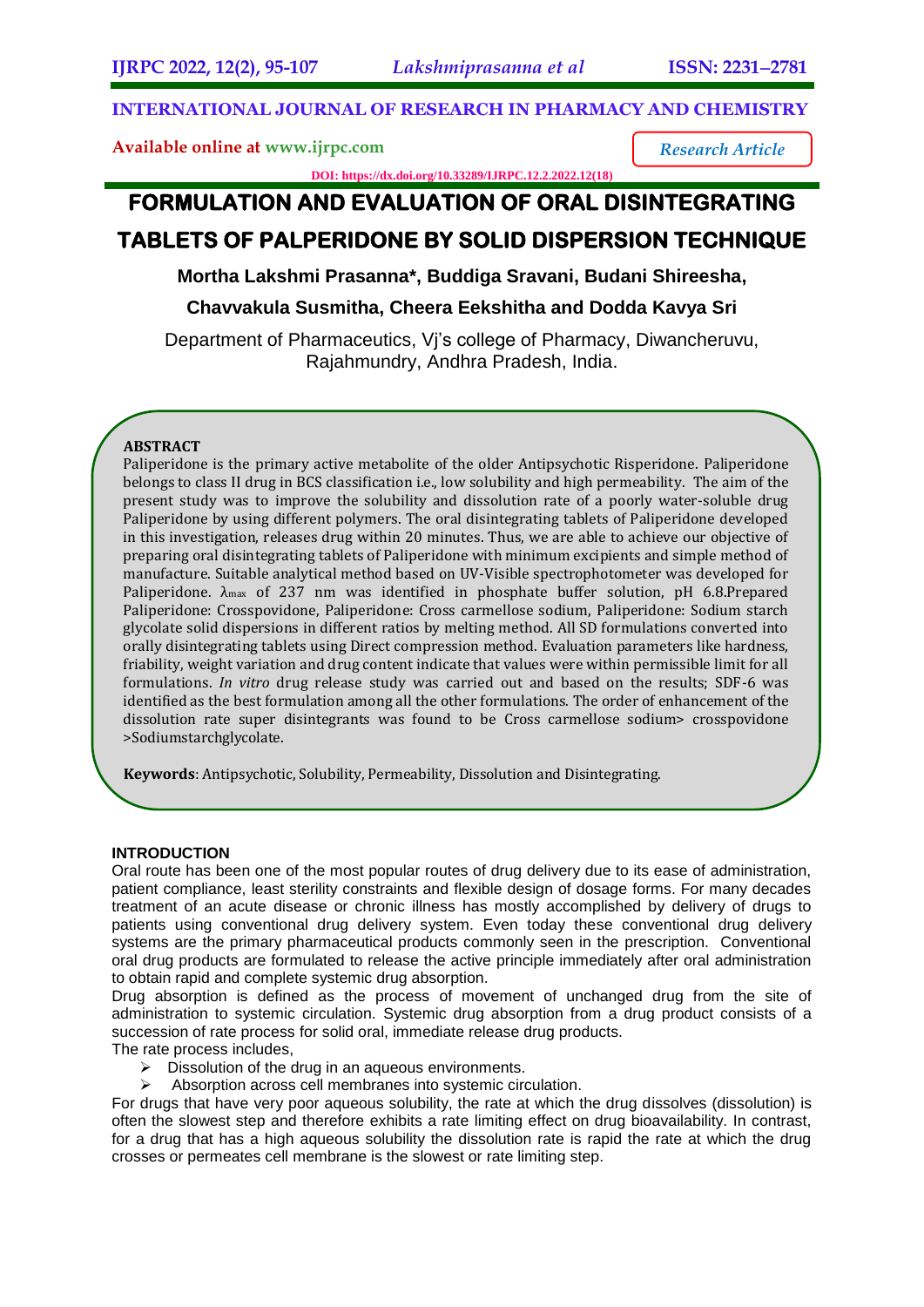Together with the permeability, the solubility behaviour of a drug is a key determinant of its oral bioavailability. They have always been certain drugs for which solubility has presented a challenge to the development of a suitable formulation for oral administration. Examples such as griseofulvin, digoxin, phenytoin, sulphathiazole & chloramphenicol come immediately to mind. With the recent advent of high through put screening of potential therapeutic agents, the number of poorly soluble drug candidates has risen sharply and the formulation of poorly soluble compounds for oral delivery now presents one of the most frequent and greatest challenges to formulation scientists in the pharmaceutical industry.

Consideration of the modified Noyes – Whitney equation provides some hints as to how the dissolution rate of even very poorly soluble compounds might be improved to minimize the limitations to oral availability.

$$
\frac{dc}{dt} = \frac{AD(C_S - C)}{h}
$$

Where  $dc/dt =$  rate of dissolution

- $A =$  Surface area available for dissolution.
- $D =$  Diffusion coefficient of the compound  $C_s =$  Solubility of the compound in the diss
- $=$  Solubility of the compound in the dissolution medium.
- $C =$  Concentration of drug in the medium at time t
- $h =$  thickness of the diffusion boundary layer adjacent to surface of the dissolving

compound.

The main possibilities for improving dissolution according to this analysis are to increase the surface area available for dissolution by decreasing the particle size of the solid compound and/or by optimizing the wetting characteristics of the compound to decrease the boundary layer thickness, to ensure sink conditions for dissolution and, last but definitely not least, to improve the apparent solubility of the drug under physiologically relevant conditions.

## **REVIEW OF LITERATURE**

**Chowdary KPR et al.,** Prepared solid dispersion of Itraconazole in lactose, microcrystalline cellulose and three superdisintegrants (Primo gel, Kollidon CL, and Ac-Di-Sol) and their formulations into tablet were investigated with an objective of enhancing the dissolution rate of Itraconazole from tablet formulation. A marked enhancement in the order of excipients to enhance the dissolution rate was Ac-Di-Sol.<sup>22</sup>

**Shu et al.,** Formulated rapid oral disintegrating tablets by direct compression using co-ground mixture of D-mannitol and crospovidone. Tablet manufacturing from a physical mixture of 30%(w/v) co-ground mixture of D-mannitol and crospovidone (mixed ratio 9:1) with 65.5%(w/v) of non-ground mannitol, 4% (w/v) of crospovidone, and 0.5%(w/v) of magnesium stearate had good properties for rapidly disintegrating tablets in the oral cavity. The presumed that crospovidone acted as a grinding assistant for D-mannitol in the co-grinding process, enhancing the hardness of tablet by increasing the contact area among powder particles.<sup>23</sup>

**Lalla et al.,** Prepared inclusion complex of rofecoxib, an NSAID with beta cyclodextrin using ball milling technique and evaluate using DSC. Fast dissolving tablets composition with 25 mg equivalent Rofecoxib showed complete release of rofecoxib in 12 minutes as compared to 20% drug release form the conventional release marketed tablets during the same period of time.<sup>24</sup>

**Mahaparale, et al.,** Prepared solid dispersion of Meloxicam by solvent evaporation method with polyvinyl, pyrrolidine(PVP), polyethylene glycol 6000 (PEG 6000) and polyethylene glycol 4000 (PEG 4000) dissolution study was carried out for all solid dispersion. All solid dispersion of Meloxicam showed higher solubility and faster dissolution than pure drug alone. Meloxicam (1:9) ratio showed highest solubility and faster dissolution than any other solid dispersion.<sup>25</sup>

**Desai et al.,** Prepared orodissolving tablets of Promethazine Hydrochloride using superdisintegrants, sodium starch glycolate and croscarmellose sodium by direct compression method. The formulation containing 4% of sodium starch glycolate and 1-3% of croscarmellose sodium were found to get the best result. Thus, the tablet apart from fulfilling all official and other specifications, exhibited higher rate of release.<sup>26</sup>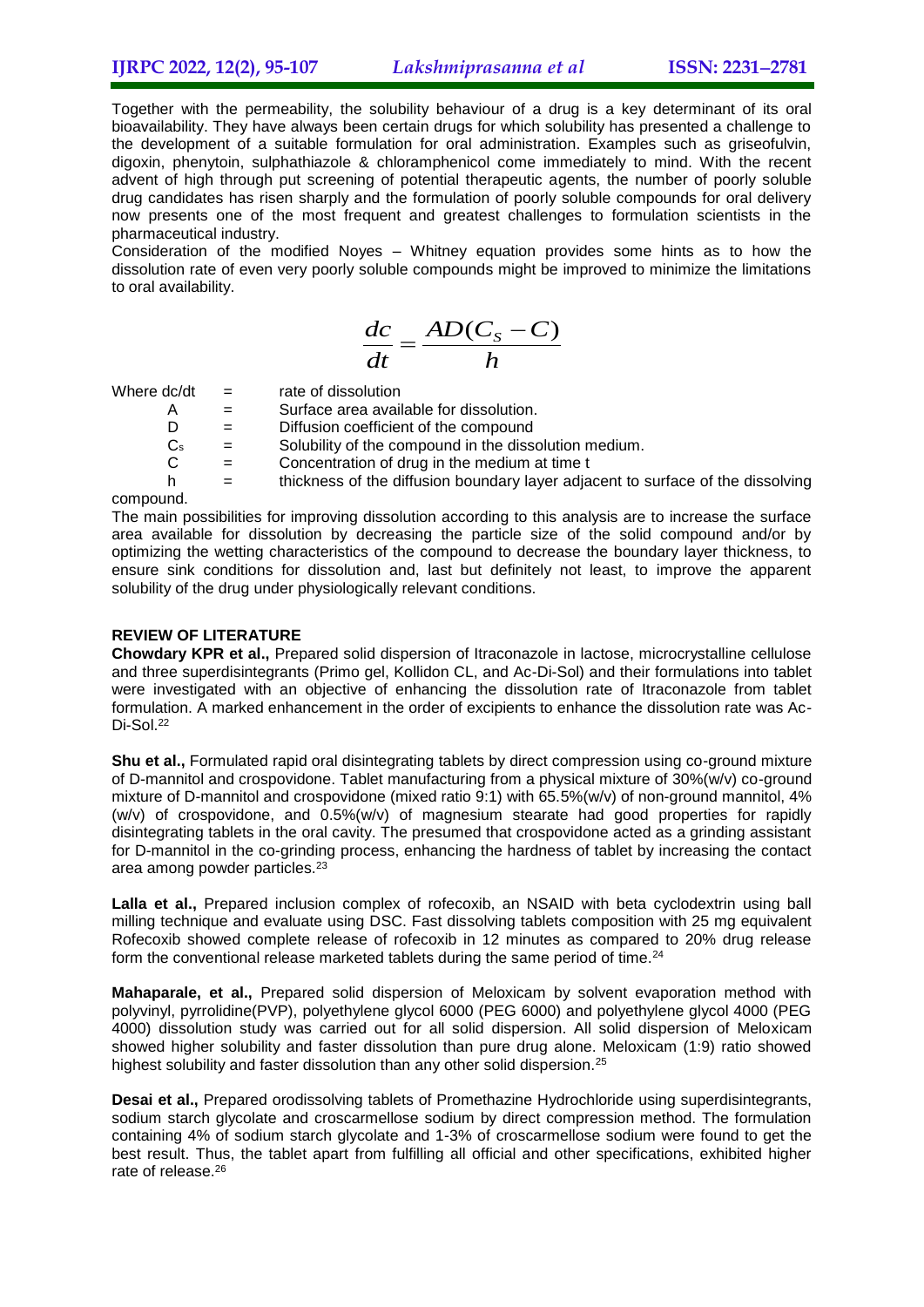**Srinivas Babu et al.,** Prepared solid dispersion of Piroxicam in five superdisintegrants namely primogle, microcrystalline cellulose, crospovidone, pregeletinized starch, croscarmellose sodium and with water soluble carriers polyvinyl pyrrolidone and polyethylene glycol. Solid dispersion of piroxicam in super disintegrants gave a marked enhancement in its dissolution rate and dissolution efficiency. Solid dispersion in superdisintegrats could be used as an effective and efficient technique for enhancing the dissolution rate of piroxicam a poorly soluble drug.<sup>27</sup>

|                | <b>Table 1: Ingredients and Manufactures</b> |                                        |  |  |  |  |  |  |
|----------------|----------------------------------------------|----------------------------------------|--|--|--|--|--|--|
| S.NO           | <b>INGREDIENTS</b>                           | <b>SUPPLIER</b>                        |  |  |  |  |  |  |
| 1.             | Paliperidone                                 | Supplied By Pharma Train,<br>Hyderabad |  |  |  |  |  |  |
| 2.             | Crospovidone                                 | SD Fine Chemicals, Mumbai              |  |  |  |  |  |  |
| 3.             | Crosscarmellose sodium                       | SD Fine Chemicals, Mumbai              |  |  |  |  |  |  |
| 4.             | Sodium starch glycolate                      | SD Fine Chemicals, Mumbai              |  |  |  |  |  |  |
| 5.             | Avicel pH 102                                | SD Fine Chemicals, Mumbai              |  |  |  |  |  |  |
| 6.             | Lactose                                      | SD Fine Chemicals, Mumbai              |  |  |  |  |  |  |
| 7 <sub>1</sub> | Talc                                         | SD Fine Chemicals, Mumbai              |  |  |  |  |  |  |
| 8              | Mg. Stearate                                 | SD Fine Chemicals, Mumbai              |  |  |  |  |  |  |

# **METHODOLOGY**

| SI.No. | Name of the Equipment        | <b>Model</b>            |  |  |
|--------|------------------------------|-------------------------|--|--|
| 1.     | Electronic weighing balance  | Scale-Tec               |  |  |
| 2.     | Friabilator                  | Roche Friabilator,      |  |  |
|        |                              | Electrolab, Mumbai      |  |  |
| 3.     | Compression machine          | Cmd(Cadmach)            |  |  |
| 4.     | Tablet hardness tester       | Pfizer Hardness Tester, |  |  |
|        |                              | Mumbai                  |  |  |
| 5.     | UV                           | LabindiaUv 3000+        |  |  |
| 6.     | <b>Dissolution apparatus</b> | Electrolab TDT-08L      |  |  |
| 7.     | Vernier callipers            | $Cd-6"Cs$               |  |  |

#### **Table 2: Equipment and Companies**

Spectrophotometer at 237 nm. The absorbance data for standard calibration curves are given in the results table.

## **Standard Calibration curve of Paliperidone in phosphate buffer pH 6.8 solution Working standard**

100mg of Paliperidone was weighed and dissolved in 10ml Methanol and then make up to a volume of 100ml with 6.8 phosphate buffer it gives 1000µg/ml concentrated stock solution.

#### **Dilution 1**

From the working standard solution 10ml was diluted to 100ml with 6.8 phosphate buffer it will give 100µg/ml concentrated solution.

**From the dilution-1,** Aliquots of 0.2, 0.4, 0.6, 0.8 and 1ml of solution were pipette out in to 10ml volumetric flask. The volume was made up to the mark with phosphate buffer pH6.8. These dilutions give 2, 4, 6, 8 and 10µg/ml concentrations of Paliperidone respectively. The absorbance was measured in the UV-visible.

#### **II. FORMULATION OF PALIPERIDONE SOLID DISPERSIONS Kneading method**

Drug with polymers in different molar ratios (1:1, 1:2 and 1:3) was taken. First polymers is added to the mortar, small quantity of 50% ethanol is added while triturating to get slurry like consistency. Then slowly drug is incorporated into the slurry and trituration is further continued for one hour. Slurry is then air dried at 25°C for 24 hours, pulverized and passed through sieve No. 80 and stored in desiccators over fused calcium chloride.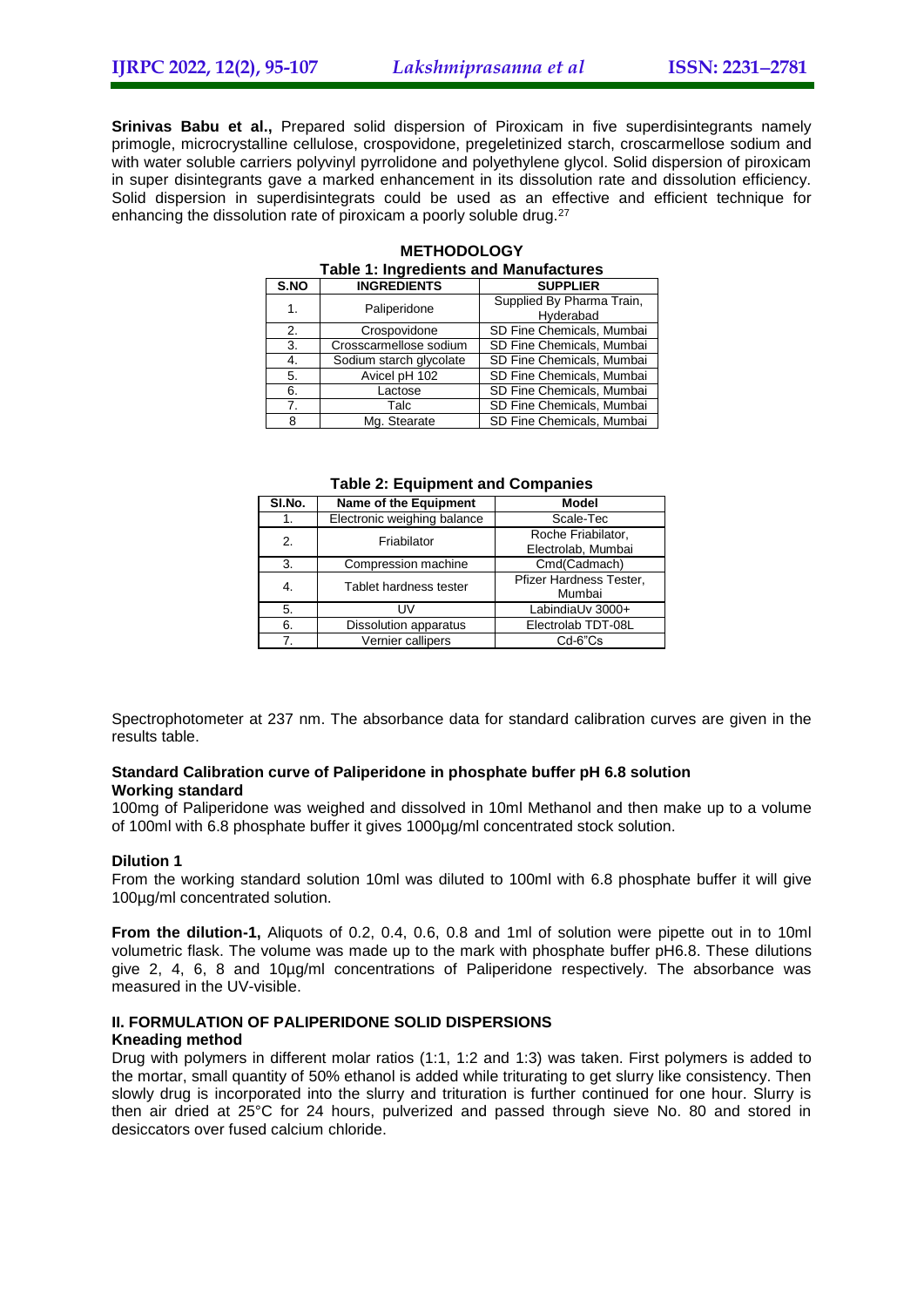#### **Table 3: Formulation table of Paliperidone solid dispersions**

| F.Code          | <b>Polymer/ Carrier</b> | <b>API: Polymer/</b><br><b>Carrier ratio</b> |
|-----------------|-------------------------|----------------------------------------------|
| SD <sub>1</sub> |                         | 1:1                                          |
| SD <sub>2</sub> | Crospovidone            | 1:2                                          |
| SD <sub>3</sub> |                         | 1:3                                          |
| SD <sub>4</sub> | Cross carmellose        | 1:1                                          |
| SD <sub>5</sub> | sodium                  | 1:2                                          |
| SD <sub>6</sub> |                         | 1:3                                          |
| SD7             | Sodium starch           | 1:1                                          |
| SD <sub>8</sub> | glycolate               | 1:2                                          |
| SD <sub>9</sub> |                         | 1:3                                          |

#### **Table 4: Formulation of oral disintegrating tablets of solid dispersions of Paliperidone**

| Ingredients   | SDF <sub>1</sub> | SDF <sub>2</sub> | SDF <sub>3</sub> | SDF4 | SDF <sub>5</sub> | SDF <sub>6</sub> | SDF7 | SDF <sub>8</sub> | SDF9 |
|---------------|------------------|------------------|------------------|------|------------------|------------------|------|------------------|------|
| Drug:Polymer  | 12               | 18               | 24               | 12   | 18               | 24               | 12   | 18               | 24   |
| Avicel pH102  | 20               | 20               | 20               | 20   | 20               | 20               | 20   | 20               | 20   |
| Lactose       | 64               | 58               | 52               | 64   | 58               | 52               | 64   | 58               | 52   |
| Talc          |                  |                  |                  |      | ົ                |                  |      |                  |      |
| Mg. stearate  |                  |                  |                  |      |                  |                  |      |                  |      |
| Total.wt (mg) | 100              | 100              | 100              | 100  | 100              | 100              | 100  | 100              | 100  |

#### **EVALUATION OF TABLETS**

#### **A) Pre Compression studies**

#### **1. Angle of Repose**

It is defined as the maximum angle possible between the surface of a pile of powder and the horizontal plane. Angle of Repose of granules was determined by the funnel method. Diameter of the powder cone was measured and angle of repose was calculated using the following equation<sup>17</sup>.

 $\theta$  = tan<sup>-1</sup> (h/r)

Where:

 $\theta$  = angle of repose

 $h =$  height in cms

 $r =$  radius in cms

#### **Table 5: Angle of repose limits Flow Properties and Corresponding Angles of Repose**

| <b>Flow Property</b>       | Angle of Repose (degrees) |  |  |  |
|----------------------------|---------------------------|--|--|--|
| Excellent                  | $25 - 30$                 |  |  |  |
| Good                       | $31 - 35$                 |  |  |  |
| Fair-aid not needed        | $36 - 40$                 |  |  |  |
| Passable-may hang up       | $41 - 45$                 |  |  |  |
| Poor-must agitate, vibrate | $46 - 55$                 |  |  |  |
| Very poor                  | 56–65                     |  |  |  |
| Very, very poor            | 566                       |  |  |  |

#### **2. Dens Bulk density (BD)**

It is the ratio of total mass of powder to the bulk volume of powder Weigh accurately 25 g of granules, which was previously passed through 22#sieve and transferred in 100 ml graduated cylinder. Calculate the apparent bulk density in  $gm/ml$  by the following formula<sup>18</sup>.

Bulk density = weight of powder/ Bulk volume.

$$
\mathbf{D}_{\mathbf{b}} = \frac{M}{V_0}
$$

 $M =$  mass of the powder

 $V_0$  = bulk volume of the powder.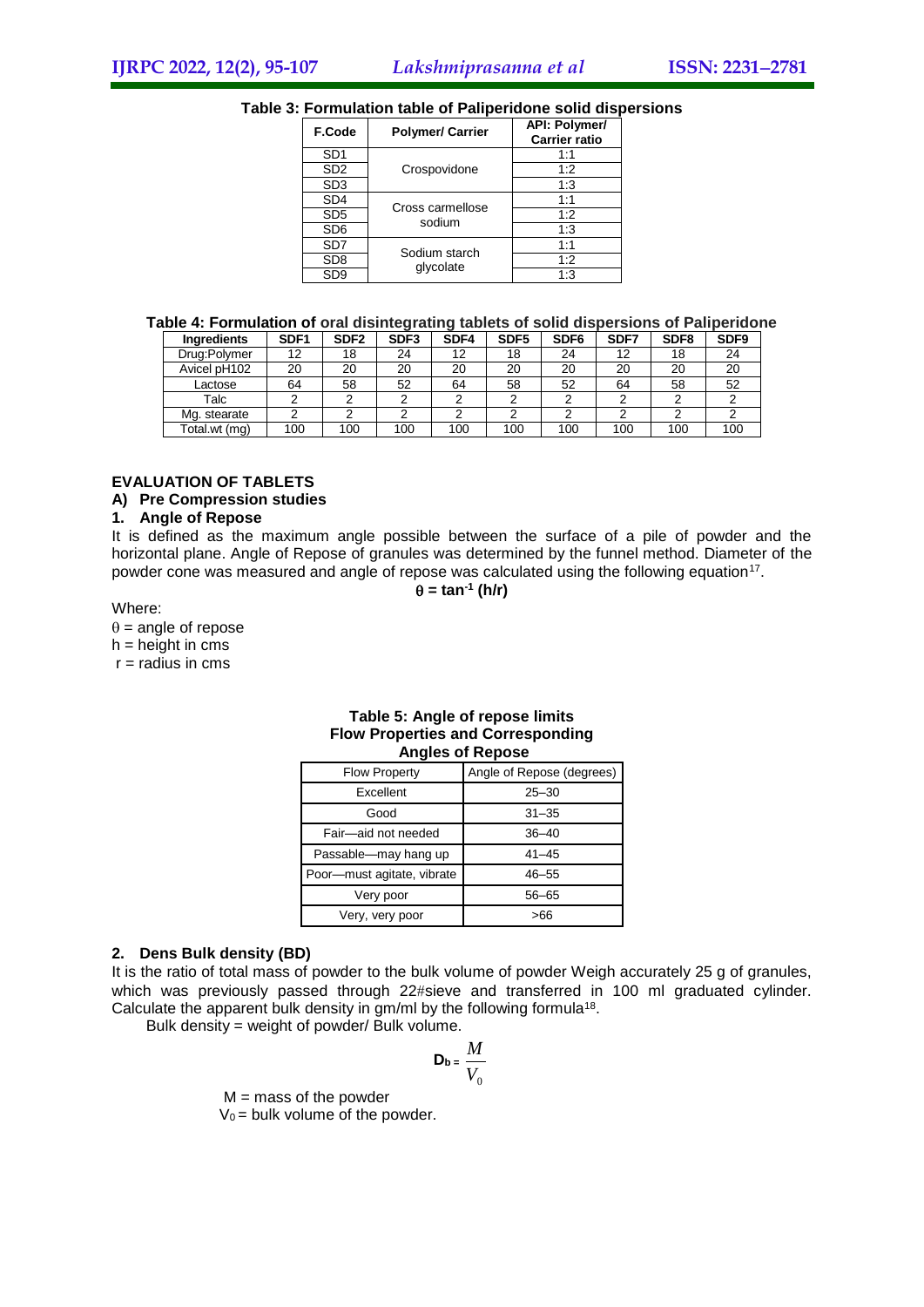## **b) Tapped density (TD)**

It is the ratio of total mass of powder to the tapped volume of powder Tapped density = Weigh of powder / Tapped volume  $Dt = (M) / (V_f)$ .

 $M =$  mass of the powder

 $V_f$  = tapped volume of the powder.

## **3. Carr's Index**

Compressibility index of the powder blend was determined by Carr's compressibility index. It is a simple test to evaluate the BD and TD of a powder and the rate at which it packed down. The formula for Carr's index is as below:

**Compressibility index = 100 x** 
$$
\frac{Tapped density - Bulk density}{Tapped density}
$$

#### **4. Hausner's Ratio**

Hausner's Ratio is a number that is correlated to the flow ability of a powder.

**Hausner's Ratio** = 
$$
\frac{\text{TappedDensity}}{\text{Bulk Density}}
$$

### **Compressibility index limits**

| Table 6: Scale of Flow ability (USP29-NF34)            |  |  |
|--------------------------------------------------------|--|--|
| Compressibility Index $(9)$ Flow Character Hausner's R |  |  |

| Compressibility Index (%) | <b>Flow Character</b> | <b>Hausner's Ratio</b> |
|---------------------------|-----------------------|------------------------|
| $\leq 10$                 | Excellent             | 1.00-1.11              |
| $11 - 15$                 | Good                  | $1.12 - 1.18$          |
| 16-20                     | Fair                  | 1.19-1.25              |
| $21 - 25$                 | Passable              | 1.26-1.34              |
| 26-31                     | Poor                  | 1.35-1.45              |
| 32-37                     | Very Poor             | 1.46-1.59              |
| > 38                      | Very, very Poor       | > 1.60                 |

#### **B) Post compression studies**

#### **1. General appearance**

The formulated tablets were assessed for its general appearance and observations were made for shape, colour, texture and odour.

### **2. Average weight/Weight Variation**

20 tablets were selected and weighed collectively and individually. From the collective weight, average weight was calculated. Each tablet weight was then compared with average weight to assure whether it was within permissible limits or not. Not more than two of the individual weights deviated from the average weight by more than 7.5% for 300 mg tablets and none by more than double that percentage.

#### **Average weight = weight of 20 tablets 20**

### **%weight variation = average weight - weight of each tablet ×100 Average weight**

**Table 7: Weight variation tolerance for uncoated tablets Acceptance criteria for tablet weight variation (USP 29-NF 34)**

| Average weight of tablet<br>(mq) | % difference allowed |
|----------------------------------|----------------------|
| 130 or Less than                 | ±10                  |
| 130-324                          | ±7.5                 |
| More than 324                    | + 5                  |

## **3. Thickness**

Thickness of the tablets (n=3) was determined using a Vernier callipers.

### **4. Hardness test**

Hardness of the tablet was determined by using the Monsanto hardness tester  $(n=3)$  the lower plunger was placed in contact with the tablet and a zero reading was taken. The plunger was then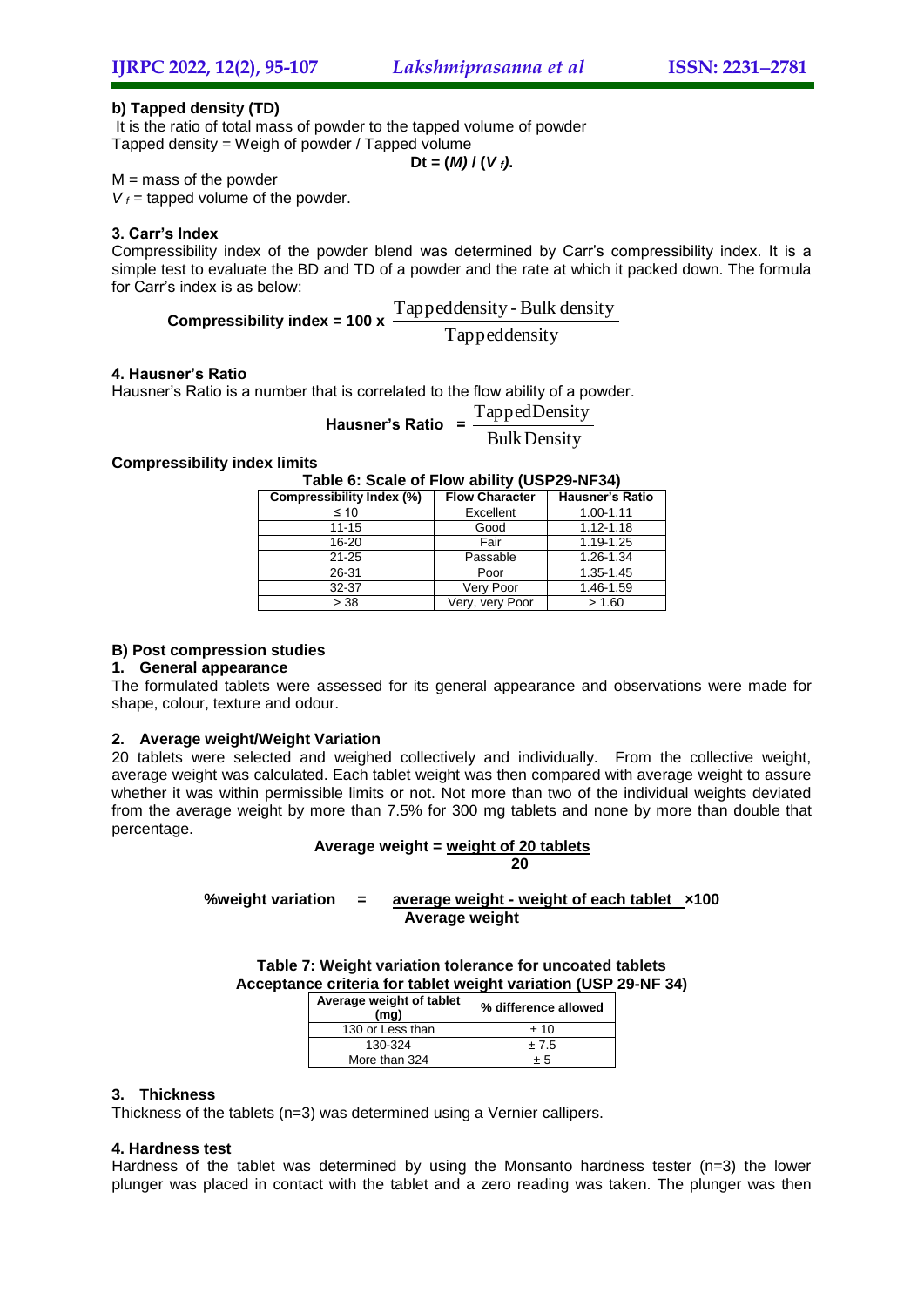forced against a spring by turning a threaded bolt until the tablet fractured. As the spring was compressed a pointer rides along a gauge in the barrel to indicate the force.

## **5. Friability test**

This test is performed to evaluate the ability of tablets to withstand abrasion in packing, handling and transporting.

Initial weight of 20 tablets is taken and these are placed in the Friabilator, rotating at 25rpm for 4min. The difference in the weight is noted and expressed as percentage. It should be preferably between 0.5 to 1.0%.

## **%Friability = [(W1-W2)/W1] X 100**

Where,  $W_1$ = weight of tablets before test,  $W_2$  = weight of tablets after test

### **6. Disintegration**

A tablet is placed in every glass tube and the basket containing these glass tubes positioned in the beaker containing the required fluid such that all tablets dip properly. The apparatus is then apparated for specified time. The tablet pass the disintegration tests then none of the drug particles remain on the mesh/wire screen i.e., the tablet must disintegrate and all the particles must pass through the mesh within the time specified in the monograph. However, the insoluble coating particles or the soft mass without palpable core are exempted.

## **7. Wetting time and Water absorption ratio**

A piece of tissue paper folded twice was placed in a small petridish (internal diameter 5 cm) containing 6 ml of water. A tablet was put on the paper and the time required for complete wetting was measured, the wetted tablet was then weighed.



**Fig. 1: Schematic representation of wetting time / water absorption determination**

Water absorption ratio 'R' was determined using following equation

$$
R = 100 \times \left(\frac{W_b - W_a}{W_a}\right)
$$

Where,  $W_a$  is weight of tablet before water absorption and  $W_b$  is weight of tablet after water absorption

### **8. Assay Procedure**

Weigh and finely powder not less than 20 tablets. Transfer an accurately weighed portion of the powder equivalent to about 10mg of model drug a 10 ml volumetric flask. Add approximately 6ml of 6.8 phosphate buffer and shake and sonicate for 10 min to complete the extraction. Dilute the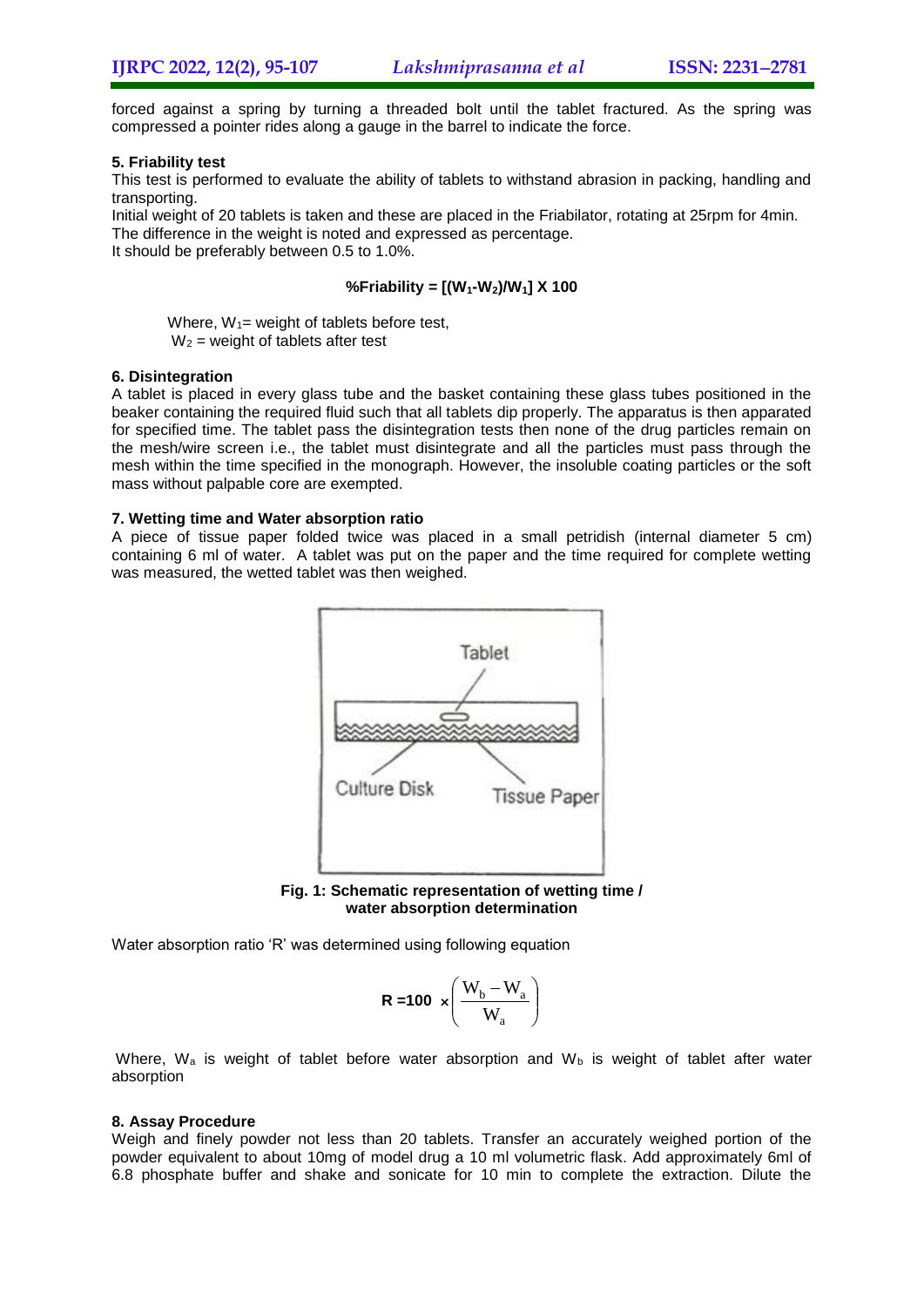methanol to volume and mix. Pipette 1ml aliquot into a 10ml volumetric flask, dilute with mobile phase to volume, mix and filter. From it withdraw take 1ml aliquot and make up to mark with buffer. Calculate the quantity in mg of model drug Hydrochloride in the portion taken by the formula

### **Assay = test absorbance/standard absorbance\*standard concentration/sample concentration\*purity of drug/100\*100.**

## **9. In vitro Dissolution Study**

900 ml of 6.8 Sodium phosphate buffer was placed in the vessel and the USP-II apparatus (Paddle method) was assembled. The medium was allowed to equilibrate to temperature of  $37^{\circ}$ C±0.5<sup>o</sup>C. A tablet was placed in the vessel and was covered; the apparatus was operated up to 60mins at 50 rpm. At definite time intervals, 5 ml of dissolution medium was withdrawn; filtered and again replaced with 5 ml of fresh medium to maintain sink conditions. Suitable dilutions were done with dissolution medium and were analyzed spectrophotometrically at  $\lambda_{\text{max}}$  =237 nm using a UV-spectrophotometer (Lab India).

| <b>Parameter</b>        | <b>Details</b>                          |
|-------------------------|-----------------------------------------|
| Dissolution apparatus   | USP - Type II (paddle)                  |
| Medium                  | 6.8 phosphate buffer                    |
| Volume                  | 900 ml                                  |
| Speed                   | 50rpm                                   |
| Temperature             | $37 \pm 0.5$ °C                         |
| Sample volume withdrawn | 5 <sub>ml</sub>                         |
| Time points             | 5, 10, 15, 20, 25 and 30 mins           |
| Analytical method       | <b>Ultraviolet Visible Spectroscopy</b> |
| <b>A</b> max            | 237 nm                                  |

## **Table 8: Dissolution parameters**

## **RESULTS AND DISCUSSION**

## **Construction of Standard calibration curve of Paliperidone in 6.8 phosphate buffer**

The absorbance of the solution was measured at 237nm, using UV spectrometer with 6.8 phosphate buffer as blank. The values are shown in table. A graph of absorbance Vs Concentration was plotted which indicated in compliance to Beer's law in the concentration range 2 to 10 µg/ml

| Concentration<br>$(\mu q/m)$ | Absorbance |
|------------------------------|------------|
|                              |            |
| 2                            | 0.092      |
|                              | 0.187      |
| 6                            | 0.272      |
| R                            | 0.365      |
|                              | 0.457      |

### **Table 9: Standard Calibration graph values of Paliperidone in 6.8 phosphate buffer**

Standard plot of Paliperidone plotted by taking absorbance on  $Y - axis$  and concentration ( $\mu q/ml$ ) on  $X$  – axis, the plot is shown fig.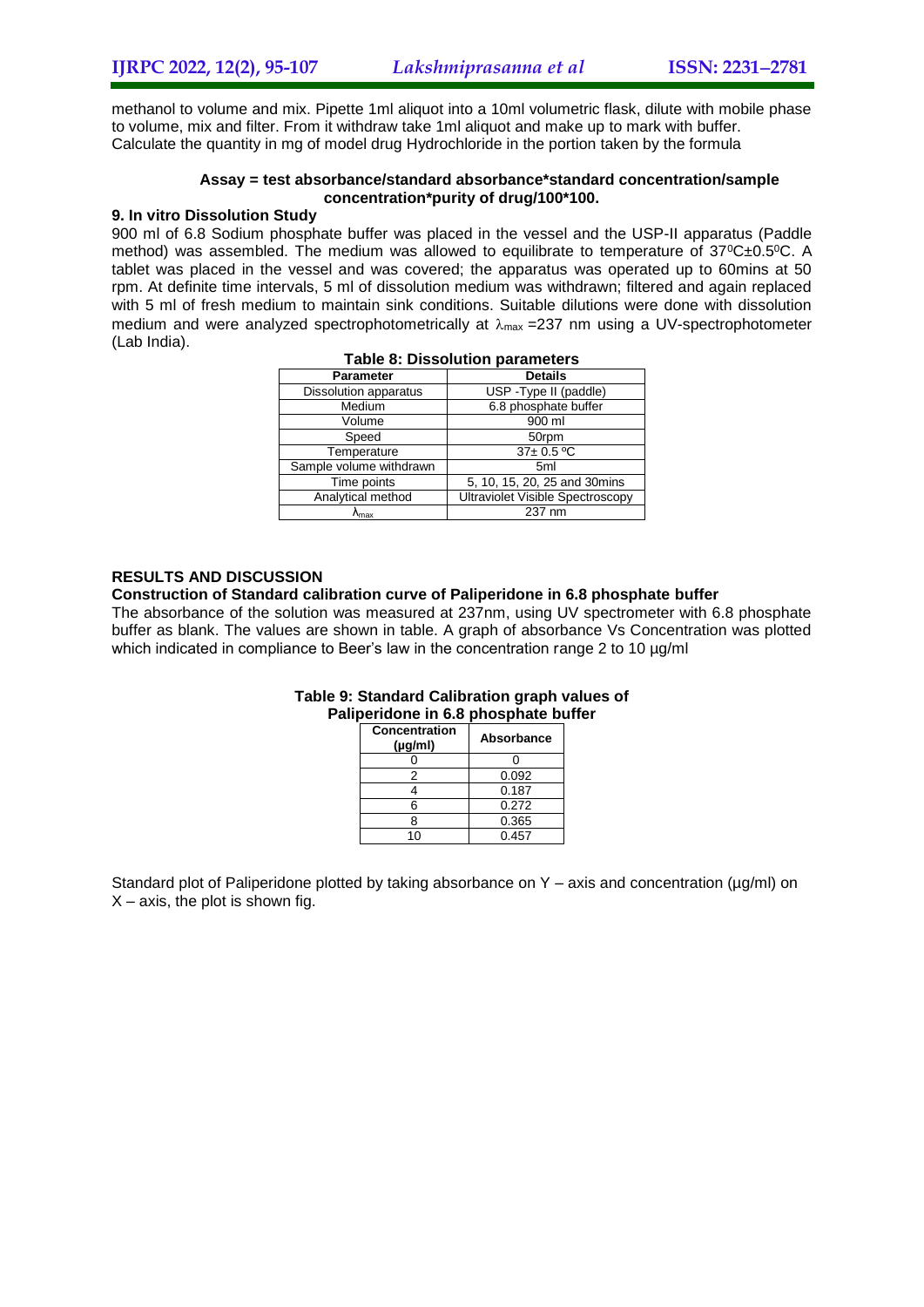

**Fig. 2: Standard calibration curve of Paliperidone in 6.8 phosphate buffer**

### **Inference**

The standard calibration curve of Paliperidone in 6.8 phosphate buffershowed good correlationwith regression value of 0.999

| <b>Formulation</b><br>Code | <b>Bulk density</b><br>(Kq/cm <sup>3</sup> ) | Tapped density<br>(Kg/cm <sup>3</sup> ) | Cars<br>index | <b>Hausners</b><br>ratio | Angle of<br>repose (° |
|----------------------------|----------------------------------------------|-----------------------------------------|---------------|--------------------------|-----------------------|
|                            |                                              |                                         |               |                          |                       |
| SDF <sub>1</sub>           | 0.40                                         | 0.48                                    | 16            | 1.2                      | 12.73                 |
| SDF <sub>2</sub>           | 0.41                                         | 0.50                                    | 13.0          | 1.5                      | 11.29                 |
| SDF3                       | 0.50                                         | 0.58                                    | 13            | 1.16                     | 11.58                 |
| SDF4                       | 0.39                                         | 0.47                                    | 17.0          | 1.56                     | 12.23                 |
| SDF <sub>5</sub>           | 0.37                                         | 0.41                                    | 9.75          | 1.1                      | 12.35                 |
| SDF <sub>6</sub>           | 0.43                                         | 0.52                                    | 17.3          | 1.41                     | 11.62                 |
| SDF7                       | 0.44                                         | 0.50                                    | 12            | 1.1                      | 9.92                  |
| SDF <sub>8</sub>           | 0.41                                         | 0.45                                    | 8.8           | 1.0                      | 11.85                 |
| SDF9                       | 0.50                                         | 0.58                                    | 13            | 1.16                     | 11.58                 |

#### **Table 10: Pre compression studies of Paliperidone Oral disintegrating tablets**

### **Inference**

- $\triangleright$  The prepared tablets were evaluated for their flow properties; the results for the blends of compression tablets were shown in Table.
- $\triangleright$  The bulk density and the tapped density for all formulations were found to be almost similar.
- The Carr's index and Hausner's ratio were found to be in the range of ≤ 18 and 1.0 to 1.56 respectively, indicating good flow and compressibility of the blends.
- $\triangleright$  The angle of repose for all the formulations was found to be 11.29 to 12.73 which indicating passable flow (i.e. incorporation of glidant will enhance its flow).

## **Table 11: Post compression studies of Paliperidone Oral disintegrating tablets**

|                    | <u>rawio 1111 oot oomproogram otaaliyo on Famporialorio oral alginiyaying tawloto</u> |            |       |                  |                       |         |                         |           |  |  |
|--------------------|---------------------------------------------------------------------------------------|------------|-------|------------------|-----------------------|---------|-------------------------|-----------|--|--|
| <b>Formulation</b> | <b>Hardness</b>                                                                       | %          | %     | <b>Thickness</b> | <b>Disintegration</b> | Wetting | <b>Water Absorption</b> | Weight    |  |  |
| code               |                                                                                       | Friability | Assay | (mm)             | Time                  | Time    | Ratio                   | variation |  |  |
| SDF <sub>1</sub>   | 4.0                                                                                   | 0.61       | 98.84 | 3.2              | 135                   | 152     | 70.41                   | Pass      |  |  |
| SDF <sub>2</sub>   | 4.0                                                                                   | 0.56       | 98.76 | 3.3              | 170                   | 193     | 72.34                   | Pass      |  |  |
| SDF <sub>3</sub>   | 3.5                                                                                   | 0.75       | 98.57 | 3.2              | 122                   | 142     | 75.23                   | Pass      |  |  |
| SDF4               | 3.5                                                                                   | 0.63       | 97.30 | 3.4              | 57                    | 72      | 77.87                   | Pass      |  |  |
| SDF <sub>5</sub>   | 3.5                                                                                   | 0.84       | 98.76 | 3.1              | 48                    | 61      | 82.56                   | Pass      |  |  |
| SDF <sub>6</sub>   | 3.0                                                                                   | 0.59       | 99.10 | 3.4              | 30                    | 42      | 89.33                   | Pass      |  |  |
| SDF7               | 3.5                                                                                   | 0.48       | 99.23 | 3.5              | 40                    | 53      | 85.66                   | Pass      |  |  |
| SDF <sub>8</sub>   | 3.5                                                                                   | 0.47       | 99.25 | 3.7              | 49                    | 73      | 80.27                   | Pass      |  |  |
| SDF9               | 3.5                                                                                   | 0.72       | 98.48 | 3.2              | 120                   | 137     | 75.13                   | Pass      |  |  |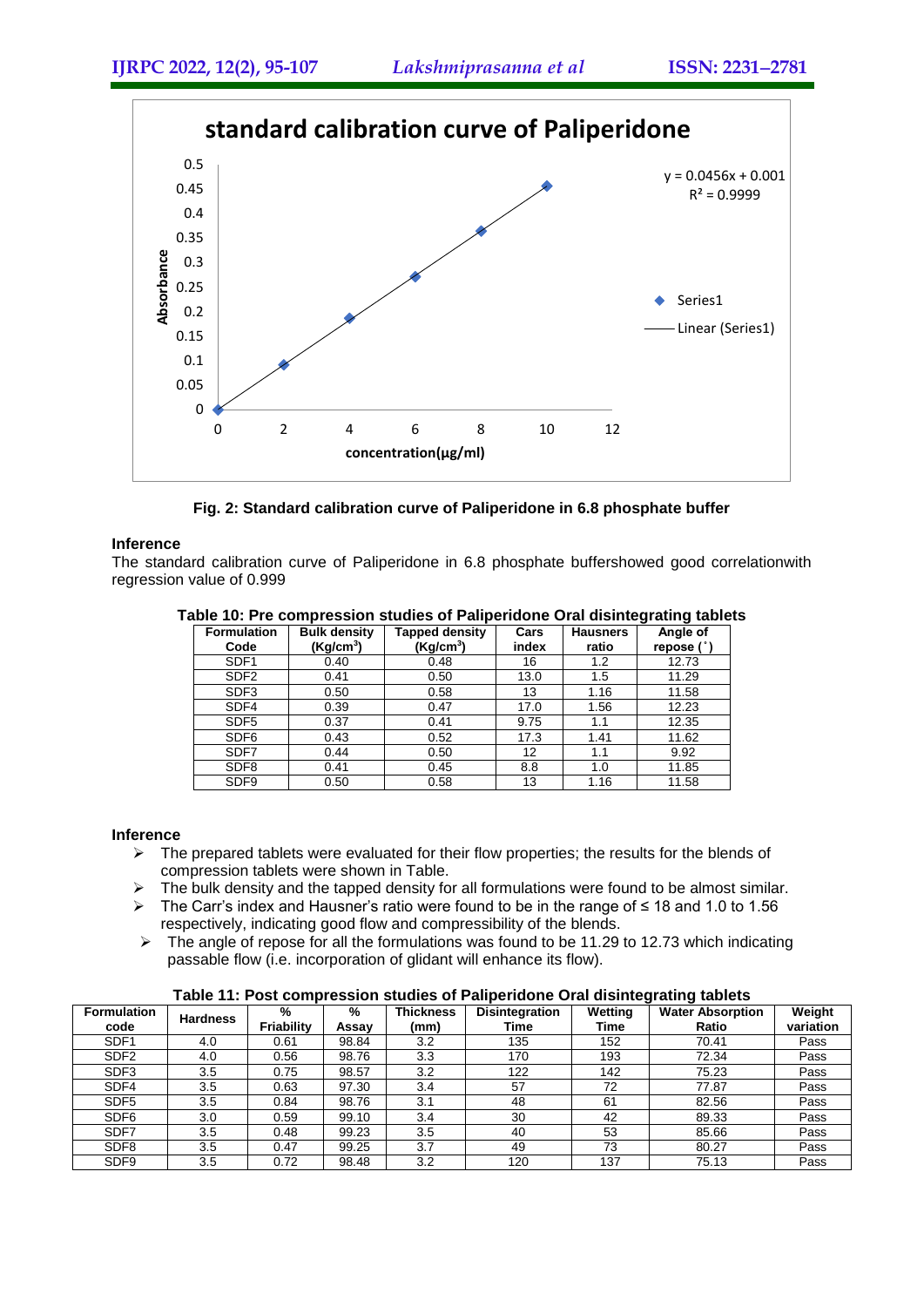#### **Inference**

- $\triangleright$  The variation in weight was within the range of  $\pm 7.5\%$  complying with pharmacopoeia specifications of USP.
- $\triangleright$  The thickness of tablets was found to be between 3.1 to 3-7mm.
- $\triangleright$  The hardness for different formulations was found to be between 3.0 to 4.0 kg/cm<sup>2</sup>, indicating satisfactory mechanical strength
- $\triangleright$  The friability was < 1.0% WM for all the formulations, which is an indication of good mechanical resistance of the tablet.
- $\triangleright$  The drug content was found to be within limits 98 to 100 %.

#### **INVITRO DISSOLUTION STUDIES OF PALIPERIDONE TABLETS Table 12: Dissolution profile**

| Table TZ: Dissolution profile |                                            |  |  |  |  |
|-------------------------------|--------------------------------------------|--|--|--|--|
| Parameter                     | <b>Details</b>                             |  |  |  |  |
| Dissolution apparatus         | USP - Type II (paddle)                     |  |  |  |  |
| Medium                        | 6.8 Phosphate buffer                       |  |  |  |  |
| Volume                        | 900 ml                                     |  |  |  |  |
| Speed                         | 50rpm                                      |  |  |  |  |
| Temperature                   | $37 \pm 0.5 \overline{{}^{\circ}\text{C}}$ |  |  |  |  |
| Sample volume withdrawn       | 5 <sub>ml</sub>                            |  |  |  |  |
| Time points                   | 5, 10, 15, 20, 25 and 30 minutes           |  |  |  |  |
| Analytical method             | <b>Ultraviolet Visible Spectroscopy</b>    |  |  |  |  |
| ∿max                          | 237nm                                      |  |  |  |  |

| TUMIY TVI PRVUVIULIVII MTVIIIV |                  |                  |                  |                  |       |                  |                  |       |                  |       |
|--------------------------------|------------------|------------------|------------------|------------------|-------|------------------|------------------|-------|------------------|-------|
| Time (min)                     | <b>Pure Drug</b> | SDF <sub>1</sub> | SDF <sub>2</sub> | SDF <sub>3</sub> | SDF4  | SDF <sub>5</sub> | SDF <sub>6</sub> | SDF7  | SDF <sub>8</sub> | SDF9  |
|                                |                  |                  |                  |                  |       |                  |                  |       |                  |       |
| .5                             | 10.21            | 21.31            | 30.24            | 31.12            | 36.35 | 36.14            | 49.51            | 25.09 | 34.23            | 41.15 |
| 10                             | 13.14            | 35.68            | 41.37            | 38.53            | 45.34 | 42.32            | 68.74            | 39.33 | 43.25            | 48.52 |
| 15                             | 20.41            | 49.53            | 52.31            | 50.55            | 58.37 | 62.14            | 89.24            | 51.56 | 58.24            | 62.34 |
| 20                             | 28.25            | 72.31            | 79.93            | 79.96            | 85.33 | 87.37            | 99.94            | 65.61 | 79.56            | 85.22 |
| 25                             | 33.36            | 89.95            | 92.36            | 92.22            | 95.96 | 99.62            |                  | 79.83 | 92.32            | 97.35 |
| 30                             | 38.52            | 95.32            | 98.12            | 99.34            | 99.11 |                  |                  | 91.39 | 96.01            | 99.34 |

#### **Table 13: Dissolution profile**

Note: 5 ml of sample was with draw at each time point & replace the same volume of 6.8 phosphate buffer preheated to 37± 0.5 ºC



**Fig. 3: Comparative dissolution profiles of Paliperidone Oral disintegrating Tablets for Pure drug, SDF1, SDF2 and SDF3 formulations**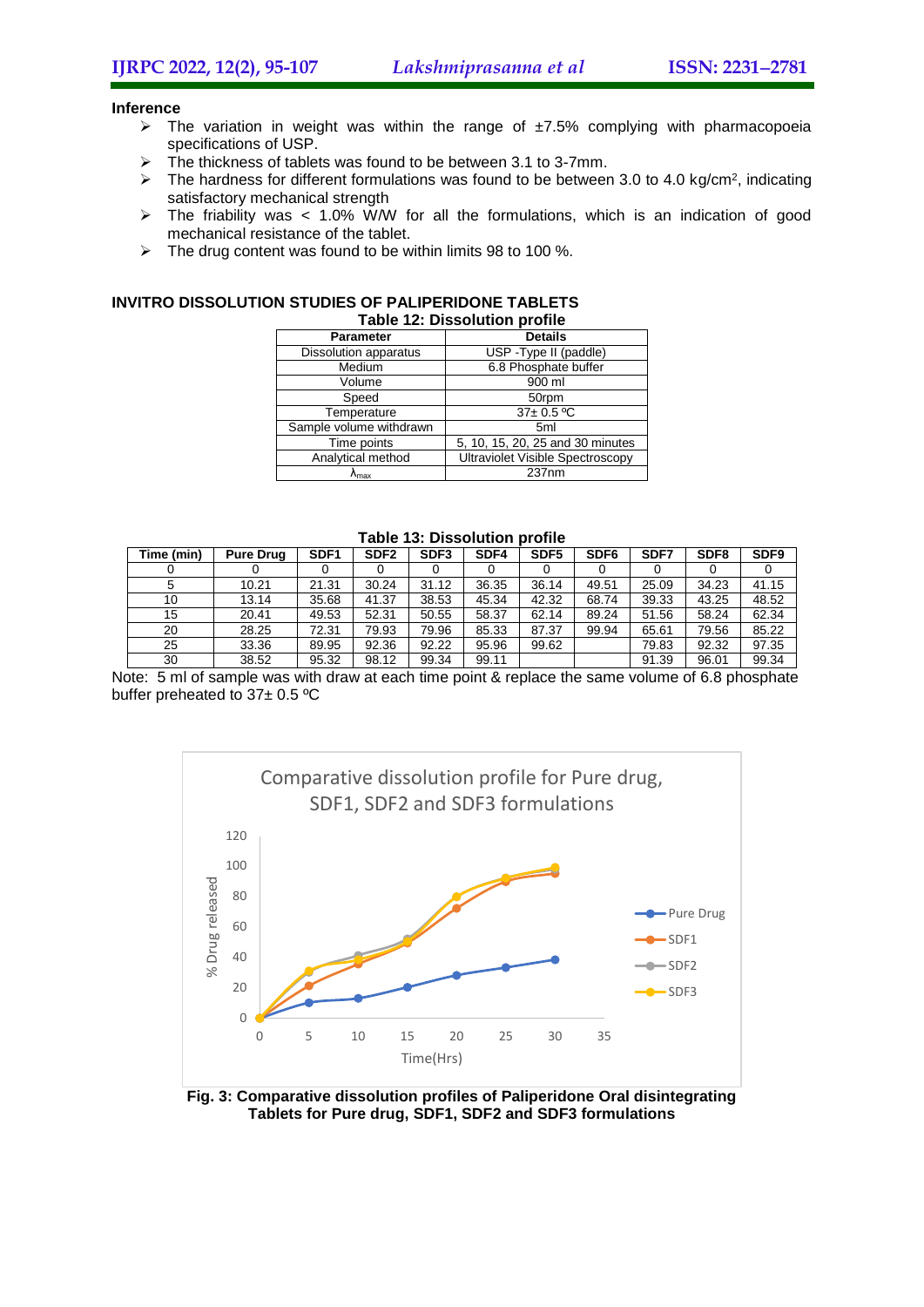

**Fig. 4: Comparative dissolution profiles of Paliperidone Oral disintegrating Tablets for Pure drug, SDF4, SDF5 and SDF6 formulations**



**Fig. 5: Comparative dissolution profiles of Paliperidone Oral disintegrating Tablets for Pure drug, SDF7, SDF8 and SDF9 formulations**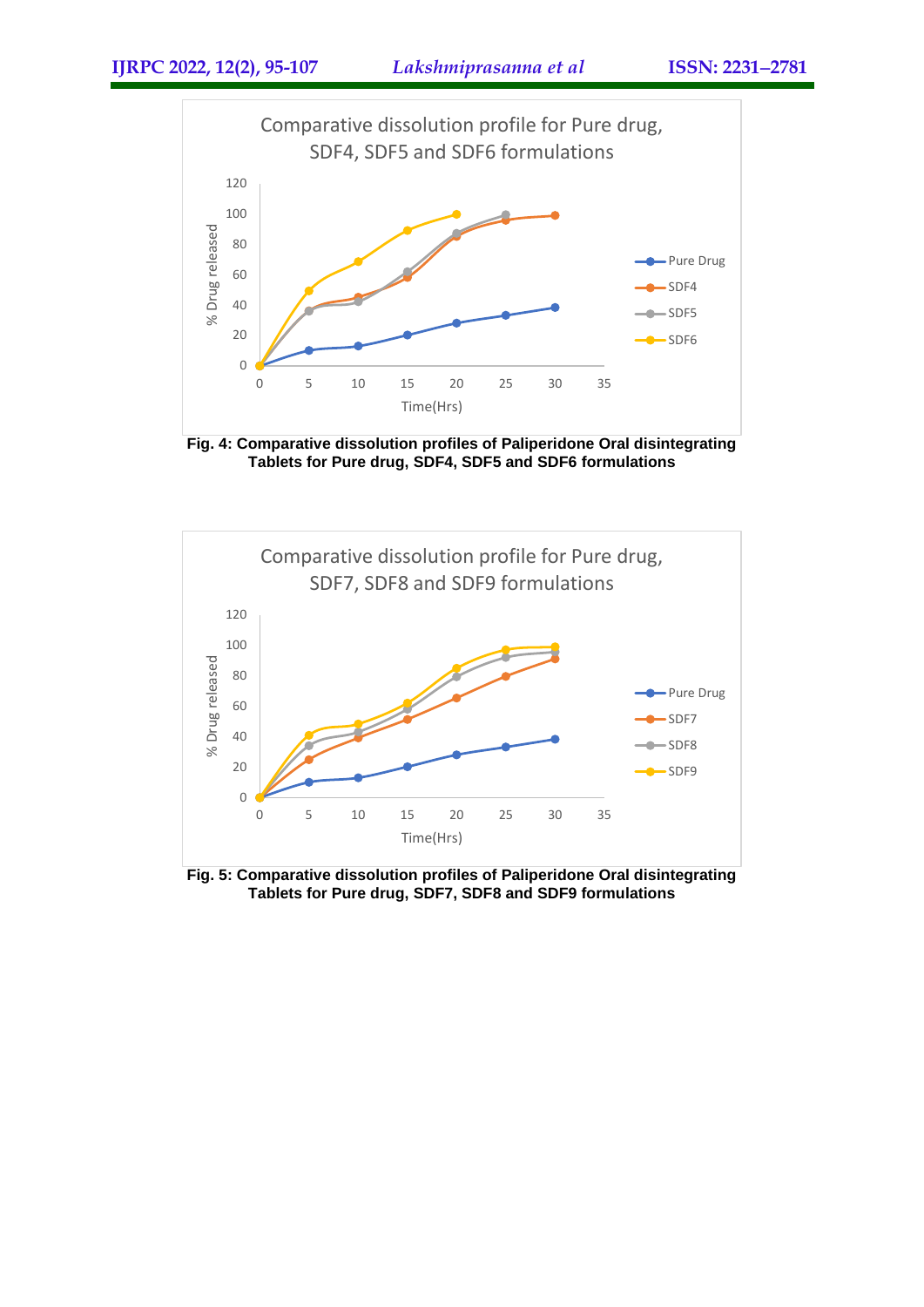

**Fig. 6: Zero order plot for best formulation SDF6**



**Fig. 7: First order plot for best formulation SDF6**

| Table 14: $R^2$ value and n result table |                          |  |  |  |  |
|------------------------------------------|--------------------------|--|--|--|--|
| <b>Formulation</b>                       | $R^2$ values             |  |  |  |  |
| code                                     | Zero order   First order |  |  |  |  |

SDF6 0.922 0.758

### **Inference**

- Among the different super disintegrates cross carmellose sodium was showing highest drug release within 20 minutes.
- $\triangleright$  SDF6 was showing the satisfactory results.
- $\triangleright$  SDF6 formulation follows zero order.

## **SUMMARY AND CONCLUSION**

- 1. Suitable analytical method based on UV-Visible spectrophotometer was developed for Paliperidone.  $\lambda_{\text{max}}$  of 237 nm was identified in phosphate buffer solution, pH 6.8.
- 2. Prepared Paliperidone: Crospovidone, Paliperidone: Cross carmellose sodium, Paliperidone: Sodium starch glycolate solid dispersions in different ratios by melting method.
- 3. All SD formulations converted into orally disintegrating tablets using Direct compression method.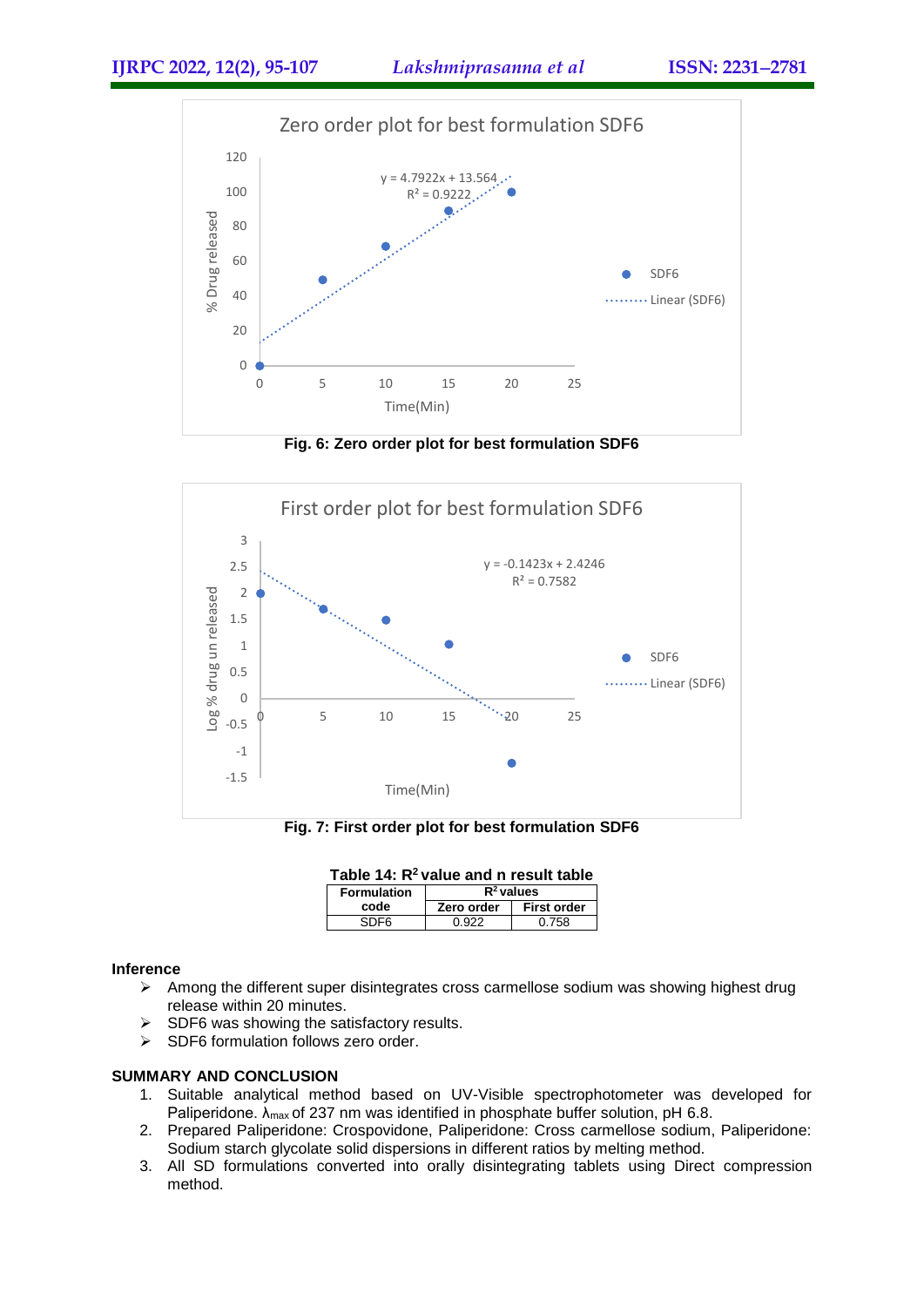- 4. Evaluation parameters like hardness, friability, weight variation and drug content indicate that values were within permissible limit for all formulations.
- 5. *In vitro* drug release study was carried out and based on the results; SDF-6 was identified as the best formulation among all the other formulations and *In vitro* release profiles was 99.94% within 20 minutes.
- 6. The order of enhancement of the dissolution rates upper disintegrants was found to be Cross carmellose sodium>crospovidone>Sodiumstarchglycolate. The oral disintegrating tablets of Paliperidone developed in this investigation, releases drug within 20 minutes. Thus, we are able to achieve our objective of preparing oral disintegrating tablets of Paliperidone with minimum excipients and simple method of manufacture.

## **BIBLIOGRAPHY**

- 1. Brahmankar DM and Sunil B Jaiswal. Biopharmaceutics and Pharmakokinetics, A Treatise, 1 st ed, Vallabh Prakasan, Delhi. 2005;27:5-6.
- 2. James Swarbrick and James C Boylan. Encyclopedia of Pharmaceutical Technology, 2<sup>nd</sup> edition, Vol-1:8.
- 3. Christian Leuner and Jennifer Dressmann. Improving drug solubility for oral delivery using solid dispersions. European Journal of Pharmaceutics and Biopharmaceutics. 2000;50:47-48.
- 4. Leon Shargel and Andrew BC. Applied Biopharmaceutics and Pharmacokinetics, Appleton-Century-Crofts. 4th Ed, 1985. 134.
- 5. Gare Kani HA, Sadeghi F, Badiee A, Mostafa SA and Rajabisiahboomi AR. Crystal habit modifications of Ibuprofen and their Physicochemical Characteristics. Drug Development and Industrial Pharmacy. 2001;27(8):803-809.
- 6. Leon Shargel and Andrew BC. Applied Biopharmaceutics and Pharmacokinetics, Appleton-Century-Crofts. 4th Ed, 1985;135.
- 7. Brahmankar DM and Sunil B Jaiswal. Biopharmaceutics and Pharmakokinetics, A Treatise, 1 st ed, Vallabh Prakasan, Delhi. 2005;27:29-30.
- 8. Nandita G Das and Sudip K Das. Formulation of Poorly Soluble Drugs. Drug Delivery Report Spring/Summer. 2006;52-55.
- 9. Chiou WL and Riegelman SJ. JPharm Sci. 1971;60:1283-1297.
- 10. James Swarbrick and James C Boylan. Encyclopedia of Pharmaceutical Technology. 2<sup>nd</sup> ed, 1: 641-647.
- 11. Christian Leuner and Jennifer Dressman. Improving Drug solubility for oral delivery using solid dispersions. European Journal of Pharmaceutics and Biopharmaceutics. 2000;50:48-51.
- 12. Modi A and Tayade P. Enhancement of dissolution profile of solid dispersion (Kneading) technique. AAPS Pharm Sci Tech. 2006;7(3):1-13.
- 13. Devarajan, Padma V and Gore SP. Melt-in-mouth tablets- innovative oral drug delivery systems. Express Pharma Pulse. 2000;7(1):16-18.
- 14. Reddy LH, Ghosh B and Rajneesh. Fast dissolving drug delivery systems: A Review of Literature. Indian J Pharm Sci. 2002;64(4):331-36.
- 15. Kuchekar BS, Bhise SB and Armugam V. Design of fast dissolving tablets. Ind J Pharm Edu. 2001;35(4):150-152.
- 16. Tetsuya O. Design of rapidly disintegrating oral tablets using acid-treated yeast cell wall: A Technical Note. AAPS PharmSciTech. 2003;4(4).
- 17. Beatrice P. Formulation design of carbamazepine fast-release tablets prepared by melt granulation technique. Int J Pharma. 2003;256:53–63.
- 18. Abdelbary G. The preparation of orally disintegrating tablets using a hydrophilic waxy binder. Int J Pharma. 2004;278:423–433.
- 19. Okuda Y. A new formulation for orally disintegrating tablets using a suspension spray-coating method. Int J of Pharma. 2009;382:80–87.
- 20. Sastry SV, Nyshadham JR and Joseph AF. Recent technological advances in oral drug delivery – a review. PSTT. 2000;3(4).
- 21. Bandari S, Mittapalli RK, Gannu R and Rao YM. Orodispersible tablets: an overview. Asian J Pharm. 2008. Available from URL: [http://www.asiapharmaceutics.info.](http://www.asiapharmaceutics.info/)
- 22. Chowdhary KPR and Rao SS. Investigation of dissolution enhancement of Traconazole by solid dispersion in superdisintegrants. Drug Dev Ind Pharm. 2000;26(11):56-61.
- 23. Shu T, Suzuki H, Hirohonda K and Ito K. Studies of rapidly disintegrating tablets in oral cavity using coground mixture of mannitol with crospovidone. Chem Pharm Bull. (Tokyo). 2002;50(2):193-8.